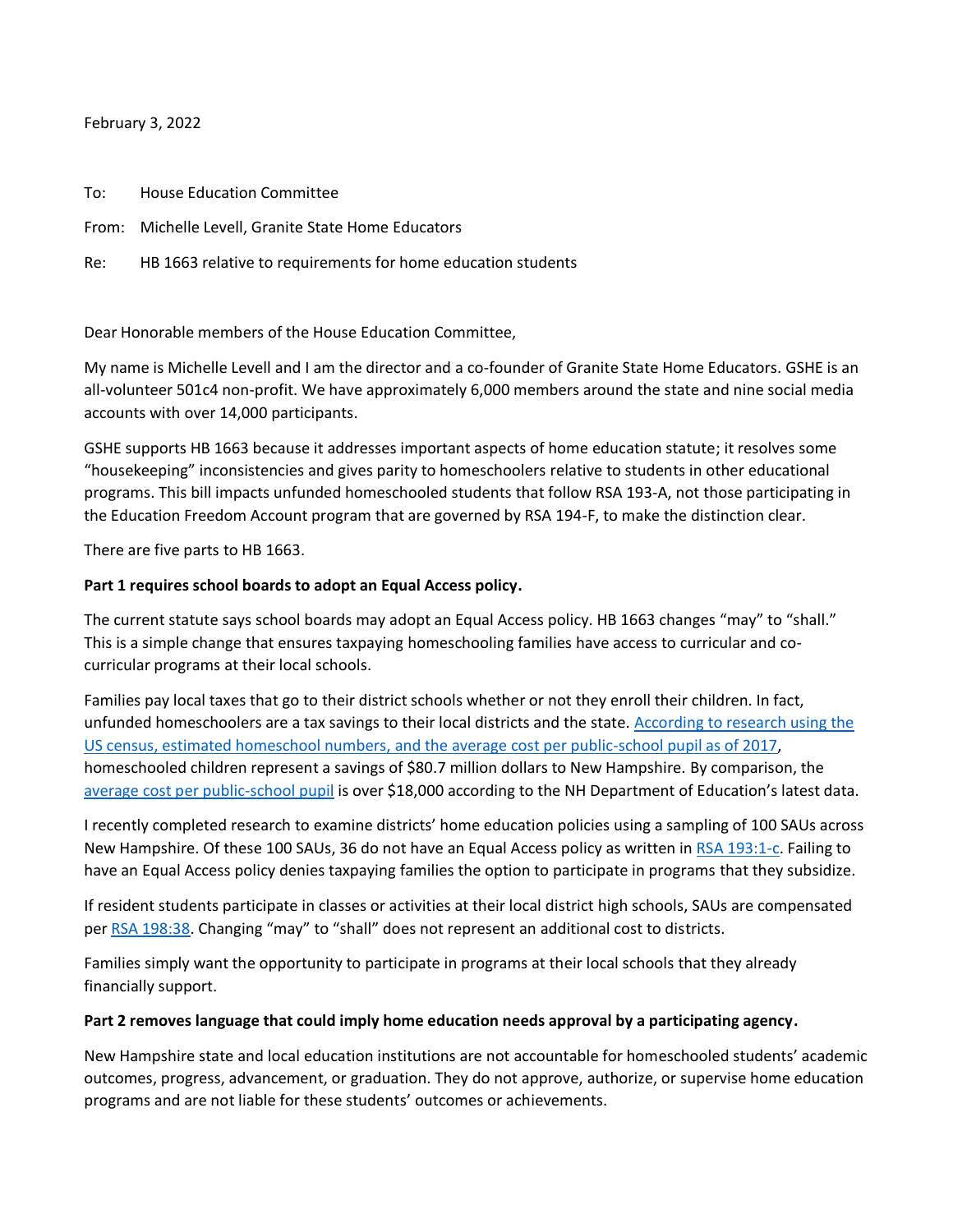The simple change in HB 1663 clarifies that home education is "provided, coordinated, or directed" by families, not these educational institutions, for homeschooled students' learning. This new language makes it clear that the responsibility lies with families.

As I researched NH district policies, I found some that expressly say homeschooling families need to consult with their local SAU to use other educational providers. This is exactly why "coordinated or directed" must be added to the definition of home education.

# **Part 3 eliminates inconsistencies regarding who to notify and when.**

Currently the initial and termination notifications have inconsistent requirements in [RSA 193-A.](https://www.gencourt.state.nh.us/rsa/html/XV/193-A/193-A-mrg.htm) Upon beginning a home ed program, families are given three options: they may inform their local SAU office, a private school that offers participating agency services, or the NH Department of Education. This is in RSA 193-A:5, I. However, upon terminating their home ed program, they are required to inform the NH Department of Education and their local SAU or the private school that they used as their participating agency, according to RSA 193-A:5, III. The proposed change keeps the notification options consistent and protects student privacy.

# **Part 4 removes unequitable academic achievement thresholds and provides protections for home-educated students with special education differences.**

Currently, unfunded homeschooled students are the only educational pathway that has individual student academic achievement requirements written into state law. The current home-education statute says a child must show "progress commensurate with age and ability." It further states that if the family uses a standardized test for the annual assessment, that the child must achieve a composite score at or above the 40<sup>th</sup> percentile to demonstrate academic proficiency. Achievement at or above the 40<sup>th</sup> percentile means that 39% of students fail automatically. This standard is unique to unfunded home-educated children.

By comparison, Prenda students, who are enrolled in the Recovering Bright Futures program and funded by a \$6 million federal grant, [may opt-out of the statewide assessment](https://www.prenda.com/states/new-hampshire-info) like their public-school peers and have no academic achievement standard. [Funded Education Freedom Account students](https://www.education.nh.gov/news/first-round-education-freedom-accounts-funding-be-released) have no performance requirement, yet have an average of \$4,500 state adequacy money follow the child. Students participating in [town-tuitioning programs](https://www.edchoice.org/school-choice/programs/new-hampshire-town-tuitioning-program/) also have no academic achievement requirement in statute and have local tax money follow them to an out-of-district or private school. [Students in public schools cost an average](https://www.education.nh.gov/sites/g/files/ehbemt326/files/inline-documents/sonh/cpp-fy2021.pdf) of \$18,000, yet do not have individual academic achievement requirements in statute.

Just like other states, New Hampshire's public schools struggled with learning loss in 2020 due to the pandemic. However, the statewide achievement scores indicate generally low proficiency across all three subject areas before Covid was a factor. According to state statute [RSA 193-H:2,](https://www.gencourt.state.nh.us/rsa/html/XV/193-H/193-H-mrg.htm) public-school districts were required to have "all pupils at the proficient level or above on the statewide assessment by the 2018-19 school year." That benchmark was not achieved.

|            | 2021 | 2020  | 2019 | 2018 | 2017 | 2016 |
|------------|------|-------|------|------|------|------|
| <b>ELA</b> | 52%  | Covid | 56%  | 58%  | 59%  | 61%  |
| Math       | 38%  | Covid | 48%  | 48%  | 49%  | 49%  |
| Science    | 37%  | Covid | 39%  | 41%  | 36%  | 35%  |

[The statewide assessment proficiency scores](https://dashboard.nh.gov/t/DOE/views/iReport-State/Overview?Select%2BYear=2021&%3Atabs=no&%3Aembed=y) for the past six years are below.